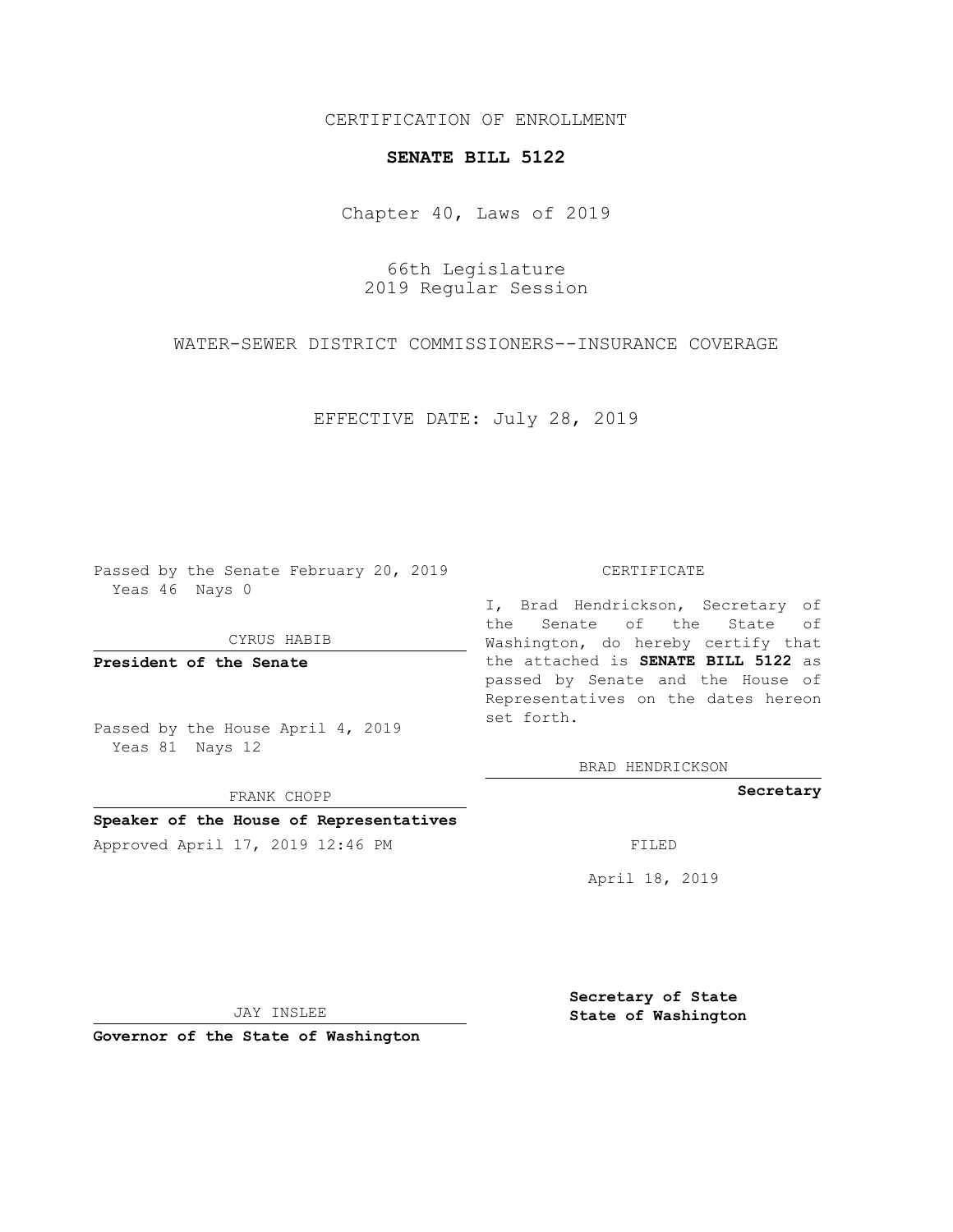## **SENATE BILL 5122**

Passed Legislature - 2019 Regular Session

**State of Washington 66th Legislature 2019 Regular Session**

**By** Senators Takko, Short, Honeyford, and Hasegawa

Prefiled 01/10/19. Read first time 01/14/19. Referred to Committee on Local Government.

1 AN ACT Relating to insurance coverage for water-sewer district 2 commissioners; and amending RCW 57.08.100.

3 BE IT ENACTED BY THE LEGISLATURE OF THE STATE OF WASHINGTON:

4 **Sec. 1.** RCW 57.08.100 and 1996 c 230 s 316 are each amended to 5 read as follows:

 Subject to chapter 48.62 RCW, a district, by a majority vote of its board of commissioners, may enter into contracts to provide health care services and/or group insurance and/or term life insurance and/or social security insurance for the benefit of its employees and may pay all or any part of the cost thereof. Any two or more districts, by a majority vote of their respective boards of commissioners, may, if deemed expedient, join in the procuring of such health care services and/or group insurance and/or term life insurance, and the board of commissioners of a participating district may by appropriate resolution authorize its respective district to 16 pay all or any portion of the cost thereof.

17 A district ((with five thousand or more customers)) providing 18 health, group, or life insurance to its employees may provide its 19 commissioners with the same coverage. However, the per person amounts 20 for such insurance paid by the district shall not exceed the per 21 person amounts paid by the district for its employees.